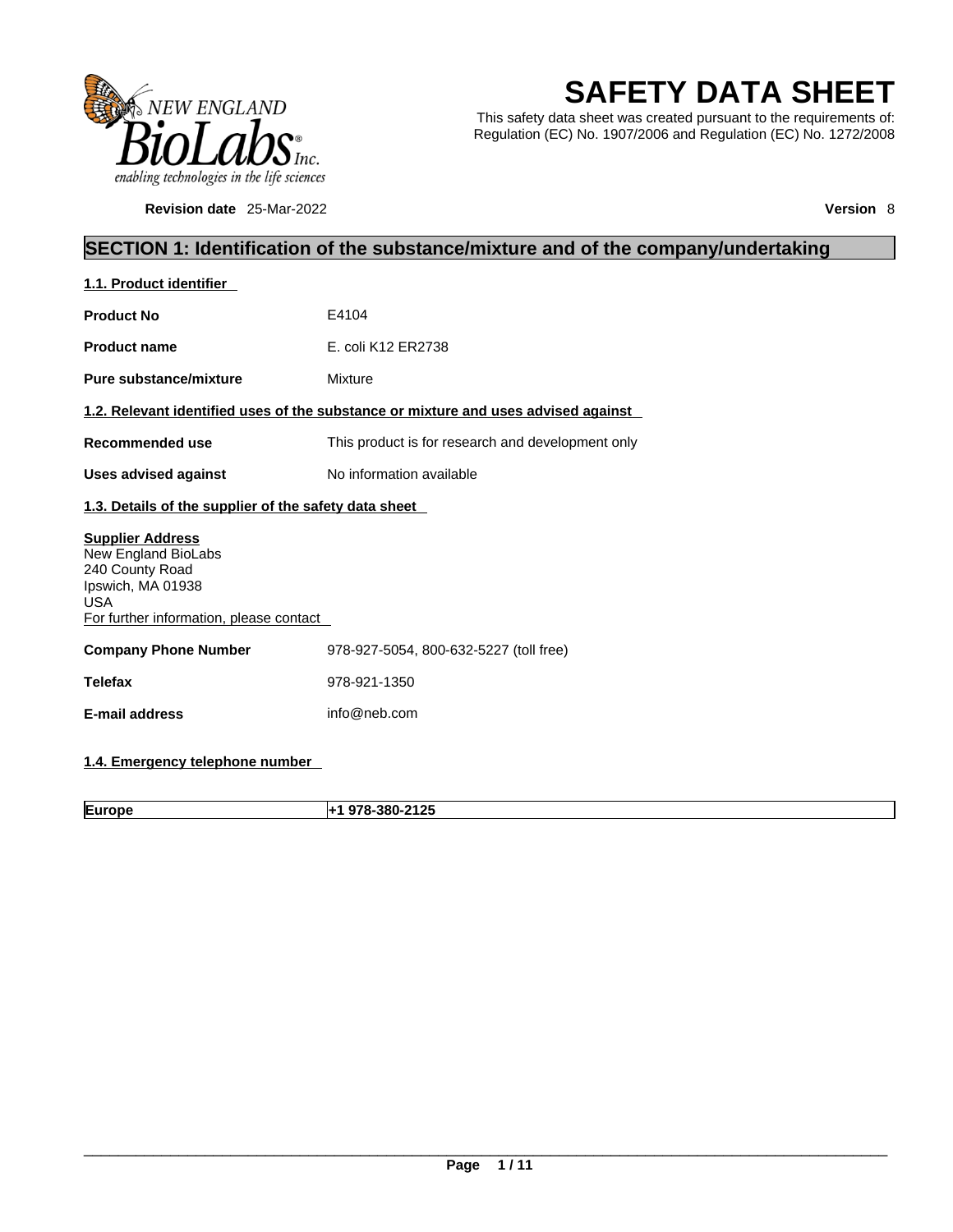### **SECTION 2: Hazards identification**

### **2.1. Classification of the substance or mixture**

*Regulation (EC) No 1272/2008*  This mixture is classified as not hazardous according to regulation (EC) 1272/2008 [CLP]

#### **2.2. Label elements**

This mixture is classified as not hazardous according to regulation (EC) 1272/2008 [CLP]

#### **Hazard statements**

This mixture is classified as not hazardous according to regulation (EC) 1272/2008 [CLP] EUH210 - Safety data sheet available on request

#### **2.3. Other hazards**

No information available.

### **SECTION 3: Composition/information on ingredients**

### **3.1 Substances**

Not applicable

### **3.2 Mixtures**

| Chemical  | Weight-% | <b>REACH</b> registration | EC No     | Classification according | Specific                 |   | <b>IM-Factol M-Factor</b> |
|-----------|----------|---------------------------|-----------|--------------------------|--------------------------|---|---------------------------|
| name      |          | number                    |           | to Regulation (EC) No.   | concentratio             |   | (long-ter                 |
|           |          |                           |           | 1272/2008 [CLP]          | In limit (SCL)           |   | m)                        |
| Sodium    | 0.1 - 1  | No data available         | 231-598-3 | No data available        | $\overline{\phantom{0}}$ | - |                           |
| Chloride  |          |                           |           |                          |                          |   |                           |
| 7647-14-5 |          |                           |           |                          |                          |   |                           |

### **Full text of H- and EUH-phrases: see section 16**

#### *Acute Toxicity Estimate*

If LD50/LC50 data is not available or does not correspond to the classification category, then the appropriate conversion value from CLP Annex I, Table 3.1.2, is used to calculate the acute toxicity estimate (ATEmix) for classifying a mixture based on its components

| Chemical name                |      | Oral LD50 mg/kg  Dermal LD50 mg/kg  Inhalation LC50 - 4   Inhalation LC50 - 4   Inhalation LC50 - 4 | mg/L              | hour - dust/mist - $\vert$ hour - vapor - mg/L $\vert$ hour - gas - ppm |                   |
|------------------------------|------|-----------------------------------------------------------------------------------------------------|-------------------|-------------------------------------------------------------------------|-------------------|
| Sodium Chloride<br>7647-14-5 | 3000 | 10000                                                                                               | No data available | No data available                                                       | No data available |

### **SECTION 4: First aid measures**

### **4.1. Description of first aid measures**

**Inhalation** Remove to fresh air.

**Eye contact** Rinse thoroughly with plenty of water for at least 15 minutes, lifting lower and upper eyelids. Consult a physician.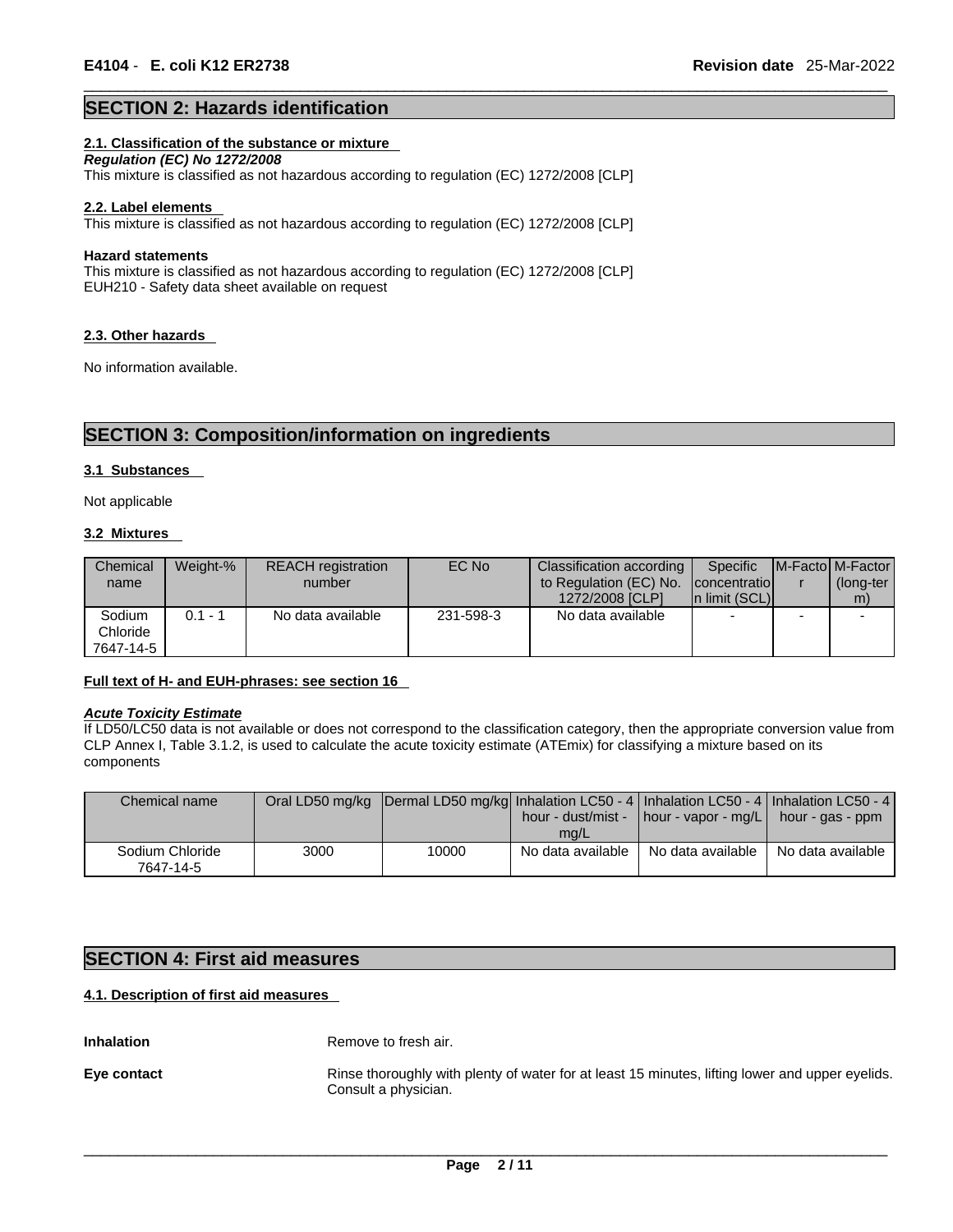| <b>Skin contact</b>                                                             | Wash skin with soap and water. In the case of skin irritation or allergic reactions see a<br>physician. |  |  |  |  |
|---------------------------------------------------------------------------------|---------------------------------------------------------------------------------------------------------|--|--|--|--|
| Ingestion                                                                       | Rinse mouth.                                                                                            |  |  |  |  |
| 4.2. Most important symptoms and effects, both acute and delayed                |                                                                                                         |  |  |  |  |
| <b>Symptoms</b>                                                                 | No information available.                                                                               |  |  |  |  |
| 4.3. Indication of any immediate medical attention and special treatment needed |                                                                                                         |  |  |  |  |
| Note to physicians                                                              | Treat symptomatically.                                                                                  |  |  |  |  |

### **SECTION 5: Firefighting measures**

### **5.1. Extinguishing media**

| <b>Suitable Extinguishing Media</b>                        | Use extinguishing measures that are appropriate to local circumstances and the<br>surrounding environment. |
|------------------------------------------------------------|------------------------------------------------------------------------------------------------------------|
| <b>Large Fire</b>                                          | CAUTION: Use of water spray when fighting fire may be inefficient.                                         |
| Unsuitable extinguishing media                             | Do not scatter spilled material with high pressure water streams.                                          |
| 5.2. Special hazards arising from the substance or mixture |                                                                                                            |
| Specific hazards arising from the<br>chemical              | No information available.                                                                                  |
| 5.3. Advice for firefighters                               |                                                                                                            |
| Special protective equipment and                           | Firefighters should wear self-contained breathing apparatus and full firefighting turnout                  |

## **precautions for fire-fighters** gear. Use personal protection equipment.

### **SECTION 6: Accidental release measures**

| 6.1. Personal precautions, protective equipment and emergency procedures |                                                                                      |  |  |
|--------------------------------------------------------------------------|--------------------------------------------------------------------------------------|--|--|
| <b>Personal precautions</b>                                              | Ensure adequate ventilation.                                                         |  |  |
| For emergency responders                                                 | Use personal protection recommended in Section 8.                                    |  |  |
| 6.2. Environmental precautions                                           |                                                                                      |  |  |
| <b>Environmental precautions</b>                                         | See Section 12 for additional Ecological Information.                                |  |  |
| 6.3. Methods and material for containment and cleaning up                |                                                                                      |  |  |
| <b>Methods for containment</b>                                           | Prevent further leakage or spillage if safe to do so.                                |  |  |
| Methods for cleaning up                                                  | Take up mechanically, placing in appropriate containers for disposal.                |  |  |
| <b>Prevention of secondary hazards</b>                                   | Clean contaminated objects and areas thoroughly observing environmental regulations. |  |  |
| 6.4. Reference to other sections                                         |                                                                                      |  |  |
| Reference to other sections                                              | See section 8 for more information. See section 13 for more information.             |  |  |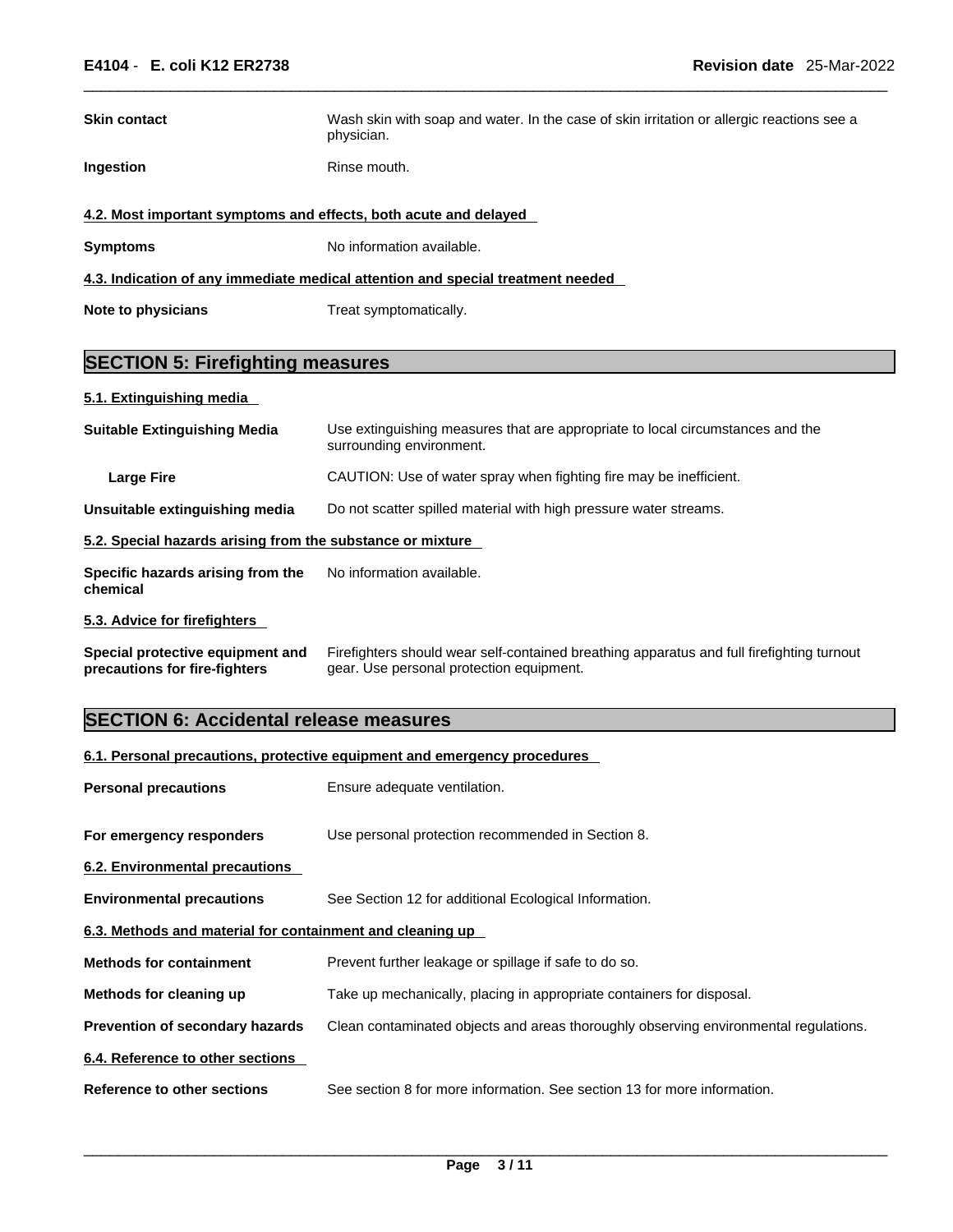### **SECTION 7: Handling and storage**

|--|

| Advice on safe handling                                           | Ensure adequate ventilation.                                           |  |  |  |
|-------------------------------------------------------------------|------------------------------------------------------------------------|--|--|--|
| General hygiene considerations                                    | Handle in accordance with good industrial hygiene and safety practice. |  |  |  |
| 7.2. Conditions for safe storage, including any incompatibilities |                                                                        |  |  |  |
| <b>Storage Conditions</b>                                         | Keep container tightly closed in a dry and well-ventilated place.      |  |  |  |
|                                                                   |                                                                        |  |  |  |

### **7.3. Specific end use(s)**

**Risk management methods [RMM]** The information required iscontained in this Safety Data Sheet.

### **SECTION 8: Exposure controls/personal protection**

### **8.1. Control parameters**

#### **Exposure Limits**

| Chemical name                                                                                                                                                                                            | <b>Ireland</b> | Italy                                                  | <b>Italy REL</b> | Latvia                  | Lithuania               |
|----------------------------------------------------------------------------------------------------------------------------------------------------------------------------------------------------------|----------------|--------------------------------------------------------|------------------|-------------------------|-------------------------|
| Sodium Chloride<br>7647-14-5                                                                                                                                                                             |                |                                                        |                  | TWA: $5 \text{ mg/m}^3$ | TWA: $5 \text{ mg/m}^3$ |
| This product, as supplied, does not contain any hazardous materials with biological limits<br><b>Biological occupational exposure</b><br>established by the region specific regulatory bodies.<br>limits |                |                                                        |                  |                         |                         |
| <b>Derived No Effect Level (DNEL)</b><br><b>Predicted No Effect Concentration</b><br>(PNEC)                                                                                                              |                | No information available.<br>No information available. |                  |                         |                         |

### **8.2. Exposure controls**

| <b>Engineering controls</b>                                                 | No information available.                                                                                                                                                   |
|-----------------------------------------------------------------------------|-----------------------------------------------------------------------------------------------------------------------------------------------------------------------------|
| Individual protection measures,<br>such as personal protective<br>equipment |                                                                                                                                                                             |
| <b>Eye/face protection</b>                                                  | No special protective equipment required.                                                                                                                                   |
|                                                                             |                                                                                                                                                                             |
| Skin and body protection                                                    | No special protective equipment required.                                                                                                                                   |
| <b>Respiratory protection</b>                                               | No protective equipment is needed under normal use conditions. If exposure limits are<br>exceeded or irritation is experienced, ventilation and evacuation may be required. |
| <b>General hygiene considerations</b>                                       | Handle in accordance with good industrial hygiene and safety practice.                                                                                                      |
| <b>Environmental exposure controls</b>                                      | No information available.                                                                                                                                                   |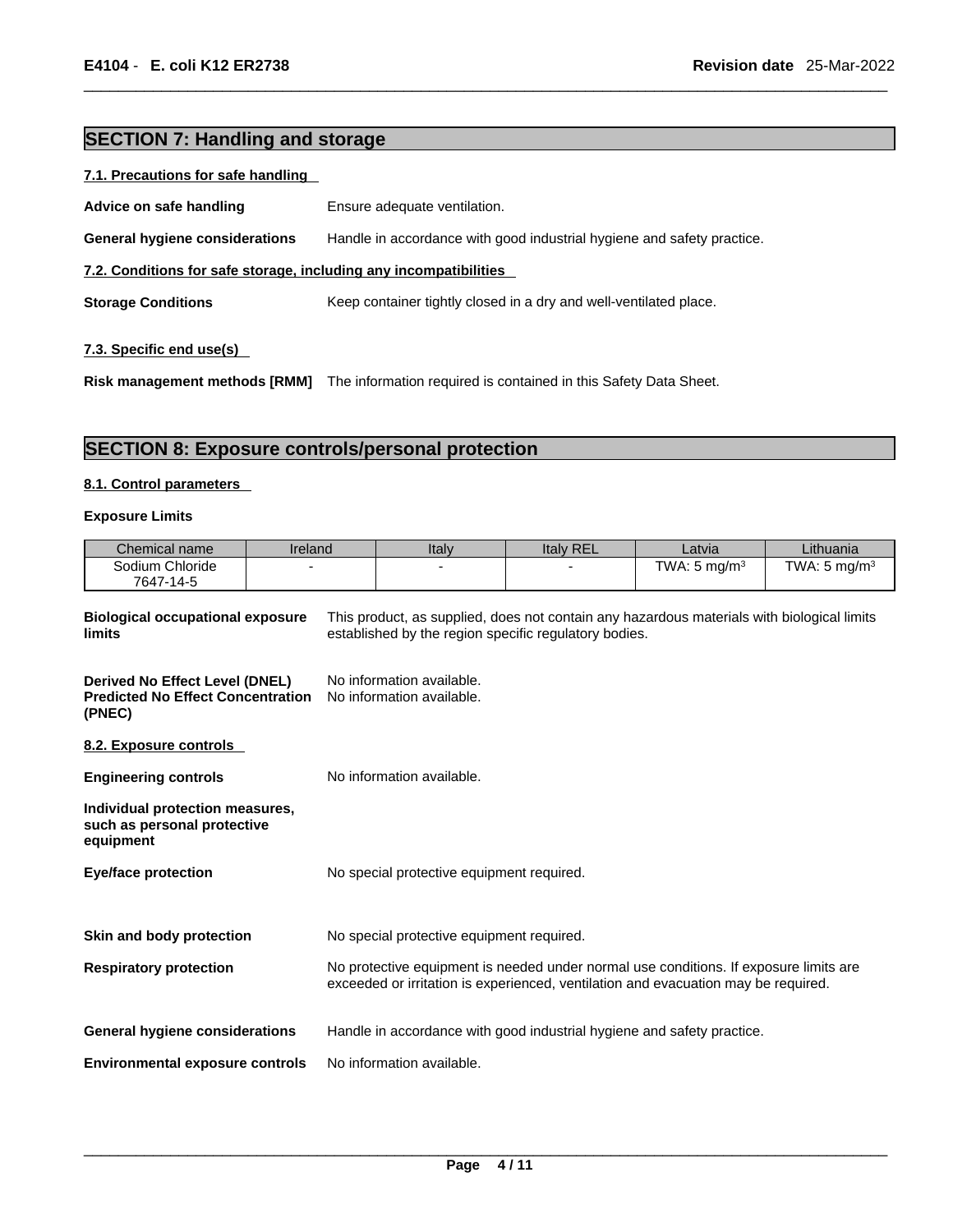### **SECTION 9: Physical and chemical properties**

| 9.1. Information on basic physical and chemical properties           |                          |                  |
|----------------------------------------------------------------------|--------------------------|------------------|
| <b>Physical state</b>                                                | Liquid                   |                  |
| <b>Appearance</b>                                                    | Colorless                |                  |
| Color                                                                | No information available |                  |
| Odor                                                                 | Mild.                    |                  |
| <b>Odor threshold</b>                                                | No information available |                  |
| <b>Property</b>                                                      | <b>Values</b>            | Remarks • Method |
| Melting point / freezing point                                       | No data available        | None known       |
| Initial boiling point and boiling                                    | No data available        | None known       |
| range                                                                | No data available        | None known       |
| <b>Flammability (solid, gas)</b><br><b>Flammability Limit in Air</b> |                          | None known       |
| Upper flammability or explosive<br><b>limits</b>                     | No data available        |                  |
| Lower flammability or explosive<br>limits                            | No data available        |                  |
| <b>Flash point</b>                                                   | No data available        | None known       |
| <b>Autoignition temperature</b>                                      | 392.8 °C                 |                  |
| <b>Decomposition temperature</b>                                     |                          | None known       |
| рH                                                                   | No data available        | None known       |
| pH (as aqueous solution)                                             | No data available        | None known       |
| <b>Kinematic viscosity</b>                                           | No data available        | None known       |
| <b>Dynamic viscosity</b>                                             | No data available        | None known       |
| <b>Water solubility</b>                                              | No data available        | None known       |
| Solubility(ies)                                                      | No data available        | None known       |
| <b>Partition coefficient</b>                                         | No data available        | None known       |
| Vapor pressure                                                       | No data available        | None known       |
| <b>Relative density</b>                                              | No data available        | None known       |
| <b>Bulk density</b>                                                  | No data available        |                  |
| <b>Liquid Density</b>                                                | No data available        |                  |
| Vapor density                                                        | No data available        | None known       |
| <b>Particle characteristics</b>                                      |                          |                  |
| <b>Particle Size</b>                                                 | No information available |                  |
| <b>Particle Size Distribution</b>                                    | No information available |                  |
|                                                                      |                          |                  |

### **9.2. Other information**

*9.2.1. Information with regard to physical hazard classes* Not applicable

*9.2.2. Other safety characteristics* No information available

### **SECTION 10: Stability and reactivity**

#### **10.1. Reactivity**

**Reactivity No information available.** 

**10.2. Chemical stability** 

**Stability** Stable under normal conditions.

### **Explosion data Sensitivity to mechanical impact** None. **Sensitivity to static discharge** None.

**10.3. Possibility of hazardous reactions**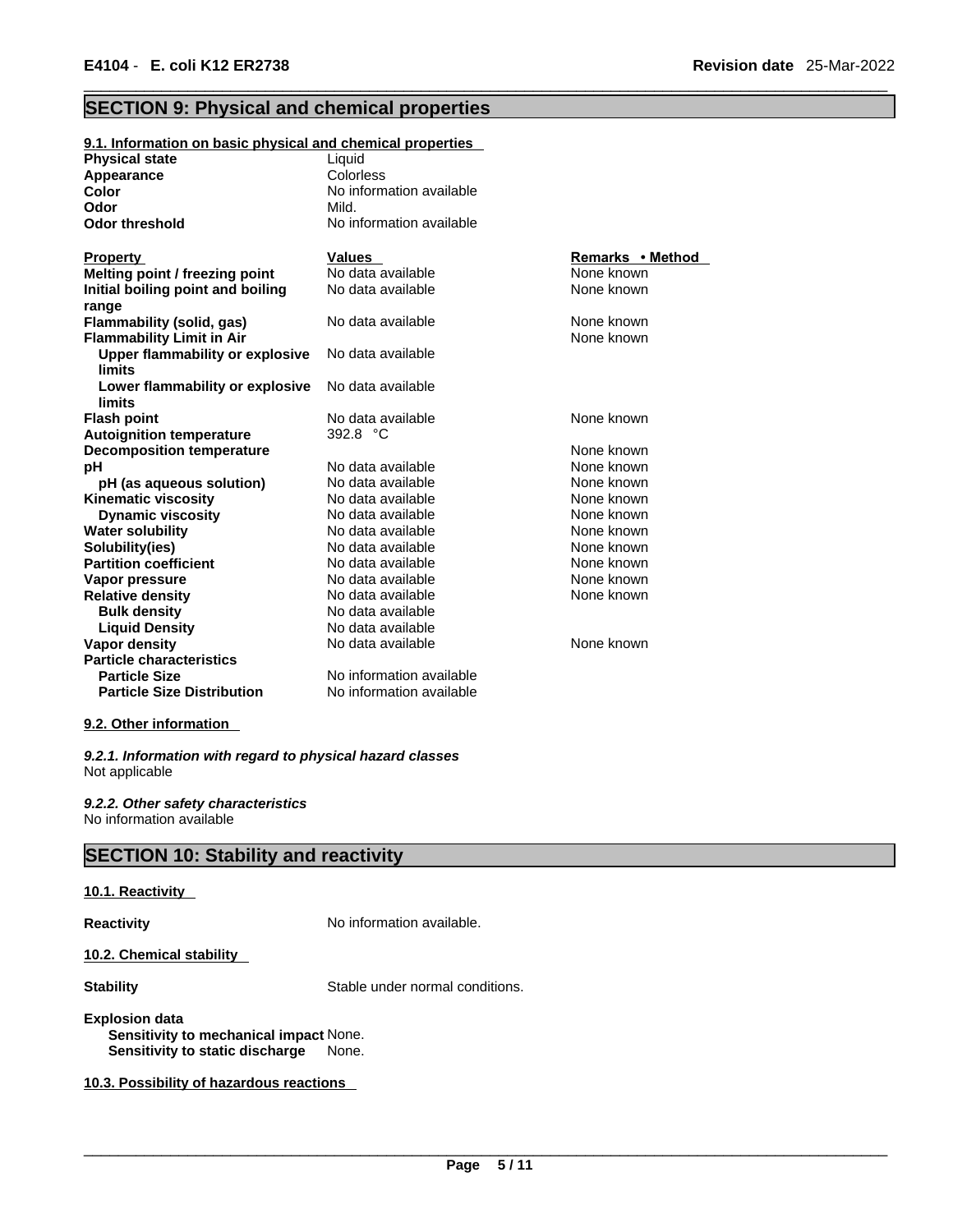**Possibility of hazardous reactions** None under normal processing.

**10.4. Conditions to avoid** 

**Conditions to avoid** None known based on information supplied.

**10.5. Incompatible materials**

**Incompatible materials** None known based on information supplied.

**10.6. Hazardous decomposition products** 

**Hazardous decomposition products** None known based on information supplied.

### **SECTION 11: Toxicological information**

### **11.1. Information on hazard classes as defined in Regulation (EC) No 1272/2008**

### **Information on likely routes of exposure**

**Product Information**

| <b>Inhalation</b>   | Specific test data for the substance or mixture is not available. |
|---------------------|-------------------------------------------------------------------|
| Eye contact         | Specific test data for the substance or mixture is not available. |
| <b>Skin contact</b> | Specific test data for the substance or mixture is not available. |
| Ingestion           | Specific test data for the substance or mixture is not available. |

### **<u>Symptoms related to the physical, chemical and toxicological characteristics</u>**

**Symptoms** No information available.

**Acute toxicity** 

**Numerical measures of toxicity**

**The following values are calculated based on chapter 3.1 of the GHS document**

| ATEmix (oral)          | 21,420.00 mg/kg |
|------------------------|-----------------|
| <b>ATEmix (dermal)</b> | 17,000.00 mg/kg |

### **Component Information**

| Chemical name   | Oral LD50         | Dermal LD50           | Inhalation LC50         |
|-----------------|-------------------|-----------------------|-------------------------|
| Sodium Chloride | Rat<br>$=$ 3 g/kg | Rabbit<br>10000 mg/kg | Rat)<br>$\cdot$ 42 ma/L |

### **Delayed and immediate effects as well as chronic effects from short and long-term exposure**

| <b>Skin corrosion/irritation</b>                                   | No information available. |
|--------------------------------------------------------------------|---------------------------|
| <b>Serious eye damage/eye irritation</b> No information available. |                           |
| Respiratory or skin sensitization                                  | No information available. |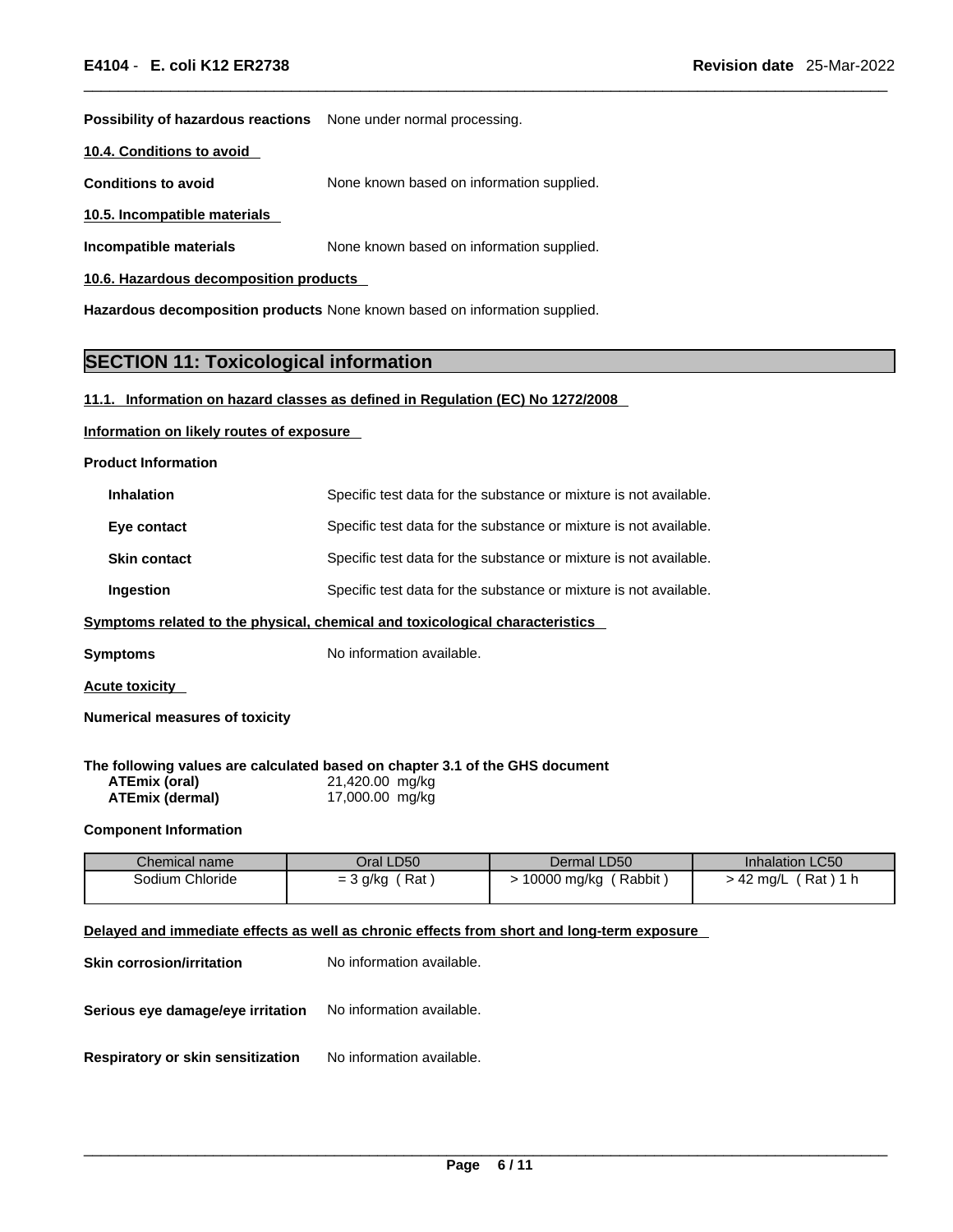| E4104 - E. coli K12 ER2738              |                           | Revision date 25-Mar-2022 |  |
|-----------------------------------------|---------------------------|---------------------------|--|
| <b>Germ cell mutagenicity</b>           | No information available. |                           |  |
| Carcinogenicity                         | No information available. |                           |  |
| <b>Reproductive toxicity</b>            | No information available. |                           |  |
| <b>STOT - single exposure</b>           | No information available. |                           |  |
| <b>STOT - repeated exposure</b>         | No information available. |                           |  |
| <b>Aspiration hazard</b>                | No information available. |                           |  |
| 11.2. Information on other hazards      |                           |                           |  |
| 11.2.1. Endocrine disrupting properties |                           |                           |  |
| <b>Endocrine disrupting properties</b>  | No information available. |                           |  |
| 11.2.2. Other information               |                           |                           |  |
| Other adverse effects                   | No information available. |                           |  |

### **SECTION 12: Ecological information**

### **12.1. Toxicity**

### **Ecotoxicity**

**Unknown aquatic toxicity** Contains 0 % of components with unknown hazards to the aquatic environment.

| Chemical name   | Algae/aquatic plants | <b>Fish</b>                                                                                                                                                                                                                                                                                                                             | Toxicity to<br>microorganisms | Crustacea                                                                                    |  |
|-----------------|----------------------|-----------------------------------------------------------------------------------------------------------------------------------------------------------------------------------------------------------------------------------------------------------------------------------------------------------------------------------------|-------------------------------|----------------------------------------------------------------------------------------------|--|
| Sodium Chloride |                      | LC50: 5560 - 6080mg/L<br>(96h, Lepomis<br>macrochirus)<br>LC50: =12946mg/L (96h,<br>Lepomis macrochirus)<br>LC50: 6020 - 7070mg/L<br>(96h, Pimephales<br>promelas)<br>LC50: =7050mg/L (96h,<br>Pimephales promelas)<br>LC50: 6420 - 6700mg/L<br>(96h, Pimephales<br>promelas)<br>LC50: 4747 - 7824mg/L<br>(96h, Oncorhynchus<br>mykiss) |                               | EC50: =1000mg/L $(48h,$<br>Daphnia magna)<br>EC50: 340.7 - 469.2mg/L<br>(48h, Daphnia magna) |  |

### **12.2. Persistence and degradability**

**Persistence and degradability** No information available.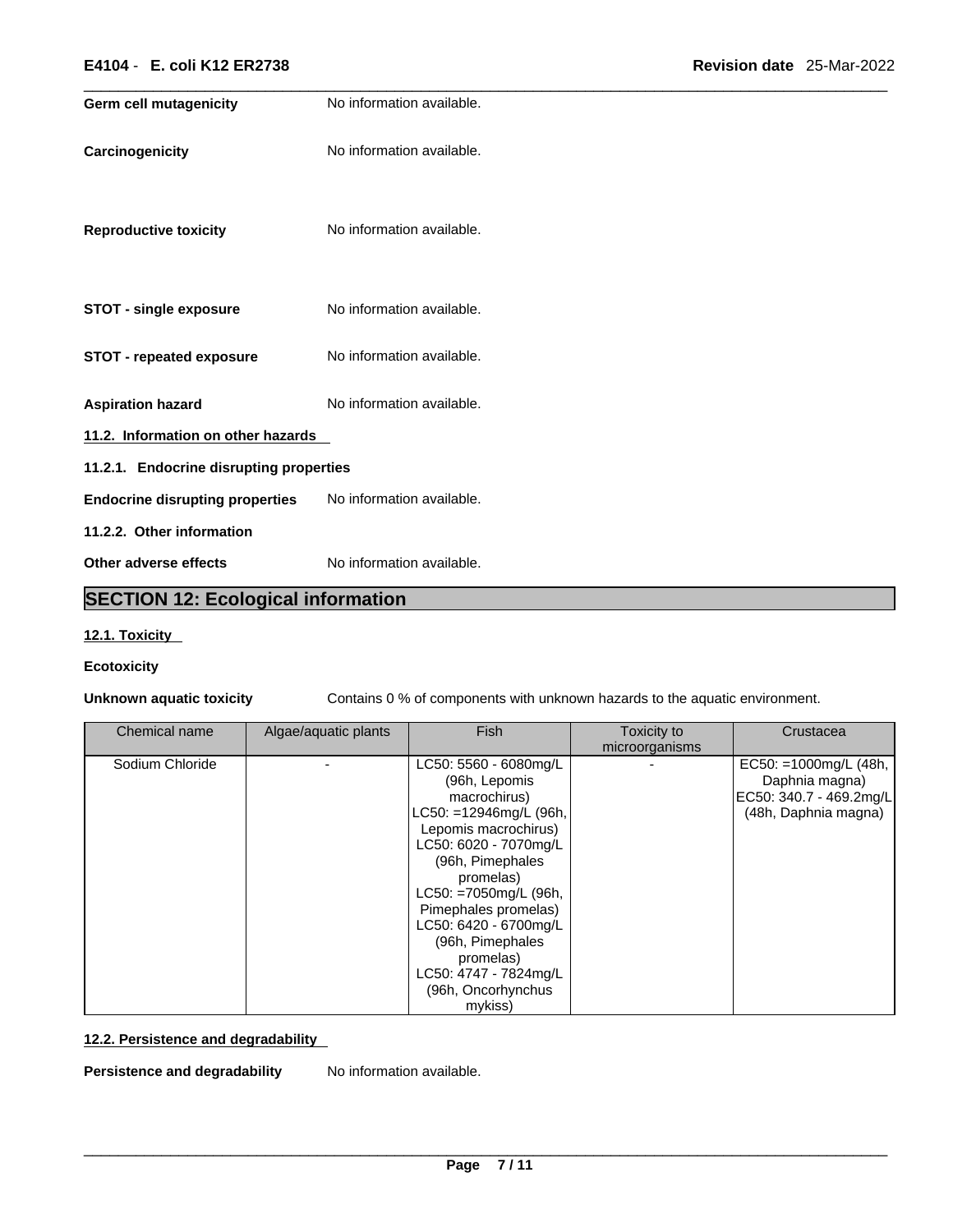### **12.3. Bioaccumulative potential**

#### **Bioaccumulation**

**Component Information**

**12.4. Mobility in soil** 

**Mobility in soil** No information available.

### **12.5. Results of PBT and vPvB assessment**

### **PBT and vPvB assessment**

| Chemical name   | PBT and vPvB assessment                             |
|-----------------|-----------------------------------------------------|
| Sodium Chloride | The substance is not PBT / vPvB PBT assessment does |
|                 | not apply                                           |

### **12.6. Other adverse effects**

**Endocrine disrupting properties** No information available.

### **12.7. Other adverse effects**

No information available.

### **SECTION 13: Disposal considerations**

### **13.1. Waste treatment methods**

| Waste from residues/unused | Dispose of in accordance with local regulations. Dispose of waste in accordance with |
|----------------------------|--------------------------------------------------------------------------------------|
| products                   | environmental legislation.                                                           |
| Contaminated packaging     | Do not reuse empty containers.                                                       |

### **SECTION 14: Transport information**

| <b>IATA</b>                       |                          |
|-----------------------------------|--------------------------|
| 14.1 UN number or ID number       | Not regulated            |
| 14.2                              |                          |
| 14.3 Transport hazard class(es)   | Not regulated            |
| 14.4 Packing group                | Not regulated            |
| 14.5 Environmental hazard         | Not applicable           |
| 14.6 Special precautions for user |                          |
| <b>Special Provisions</b>         | None                     |
|                                   |                          |
| <b>IMDG</b>                       |                          |
| 14.1 UN number or ID number       | Not regulated            |
| 14.2                              |                          |
| 14.3 Transport hazard class(es)   | Not regulated            |
| 14.4 Packing group                | Not regulated            |
| 14.5 Environmental hazard         | Not applicable           |
| 14.6 Special precautions for user |                          |
| <b>Special Provisions</b>         | None                     |
| 14.7 Maritime transport in bulk   | No information available |
| according to IMO instruments      |                          |

**RID**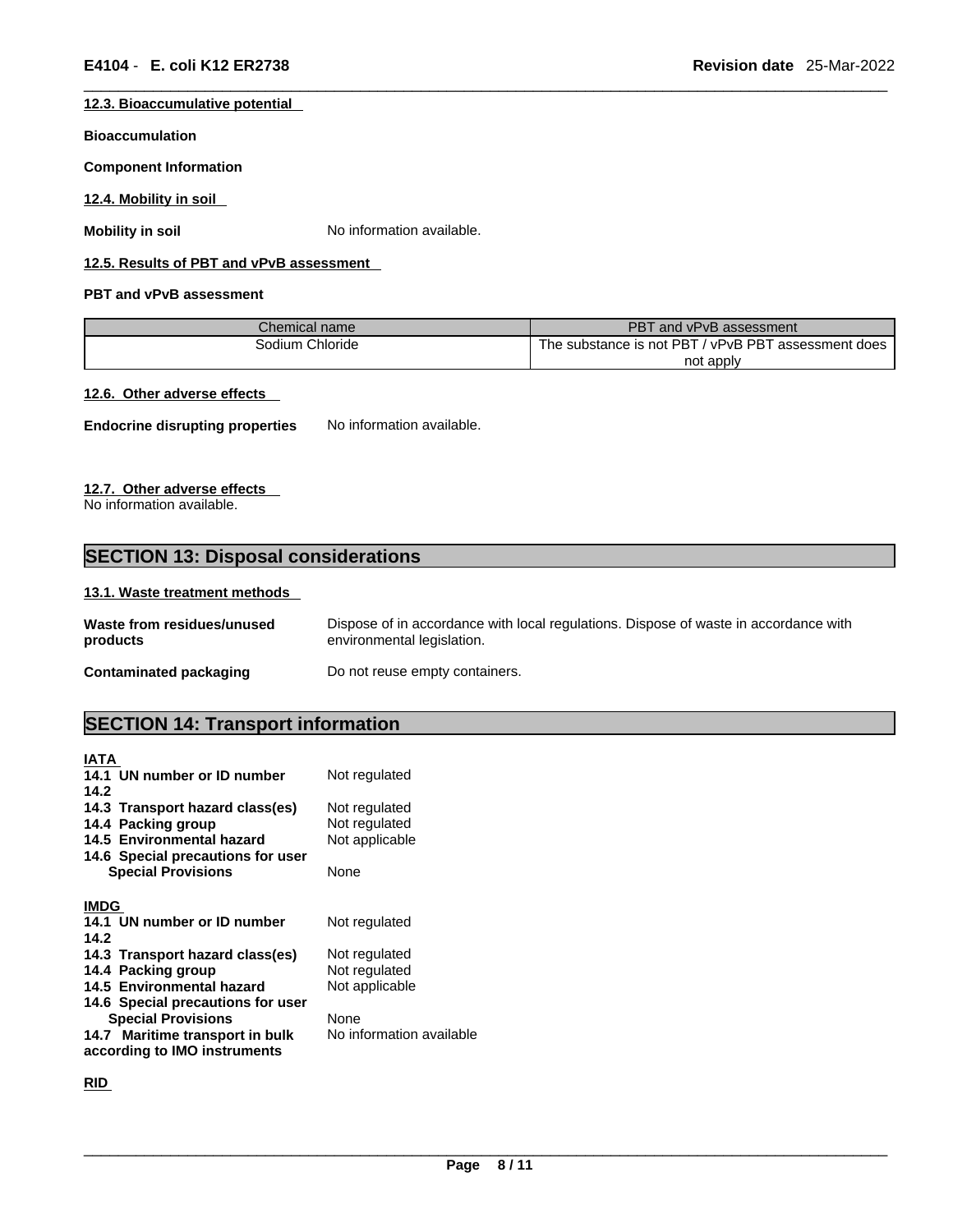| <b>14.1 UN/ID No</b><br>14.2                                                       | Not regulated                                    |
|------------------------------------------------------------------------------------|--------------------------------------------------|
| 14.3 Transport hazard class(es)<br>14.4 Packing group<br>14.5 Environmental hazard | Not regulated<br>Not regulated<br>Not applicable |
| 14.6 Special precautions for user<br><b>Special Provisions</b>                     | None                                             |
| ADR                                                                                |                                                  |
| 14.1 UN number or ID number                                                        | Not regulated                                    |
| 14.2                                                                               |                                                  |
| 14.3 Transport hazard class(es)                                                    | Not regulated                                    |
| 14.4 Packing group                                                                 | Not regulated                                    |
| 14.5 Environmental hazard                                                          | Not applicable                                   |
| 14.6 Special precautions for user                                                  |                                                  |
| <b>Special Provisions</b>                                                          | None                                             |

### **SECTION 15: Regulatory information**

### **15.1. Safety, health and environmental regulations/legislation specific for the substance or mixture**

### **National regulations**

**France** 

### **Occupational Illnesses (R-463-3, France)**

| Chemical name         | French RG number |
|-----------------------|------------------|
| Chloride ا<br>3odium. | <b>RG 78</b>     |
| 7647-14-5             |                  |

#### **European Union**

Take note of Directive 98/24/EC on the protection of the health and safety of workers from the risks related to chemical agents at work.

#### **Authorizations and/or restrictions on use:**

This product does not contain substances subject to authorization (Regulation (EC) No. 1907/2006 (REACH), Annex XIV) This product does not contain substances subject to restriction (Regulation (EC) No. 1907/2006 (REACH), Annex XVII)

### **Persistent Organic Pollutants**

Not applicable

### **Ozone-depleting substances (ODS) regulation (EC) 1005/2009**

Not applicable

### **EU - Plant Protection Products (1107/2009/EC)**

| Chem<br>litidi<br>пане                                             | mт.<br>1/2009/FC<br>- 1<br>$\blacksquare$<br>rotection<br>. <b>ANDCTS</b><br>iant<br>∸∪ |
|--------------------------------------------------------------------|-----------------------------------------------------------------------------------------|
| $\overline{\phantom{a}}$<br>. .<br>Chloride<br>30dium<br>ى 1<br>64 | agent<br><b>BOX 18</b><br>nrot<br>≅н.<br>πanτ                                           |

#### **Biocidal Products Regulation (EU) No 528/2012 (BPR)**

| <b>COLLECTION</b><br>Chemical name                              | $\overline{\phantom{a}}$<br>∠ (BPP)<br>.528/2012<br>I<br>roducts Regulation (<br>Biocidal<br>סמ ט<br>- IN F |
|-----------------------------------------------------------------|-------------------------------------------------------------------------------------------------------------|
| 7647<br>$\overline{\phantom{a}}$<br>Chloride<br>odiumش<br>7-14- | hvaiene<br>$\cdots$<br>пuн.<br>ulldi.                                                                       |

| <b>International Inventories</b> |            |
|----------------------------------|------------|
| TSCA                             | Contact su |
| <b>DSL/NDSL</b>                  | Contact su |

Contact supplier for inventory compliance status Contact supplier for inventory compliance status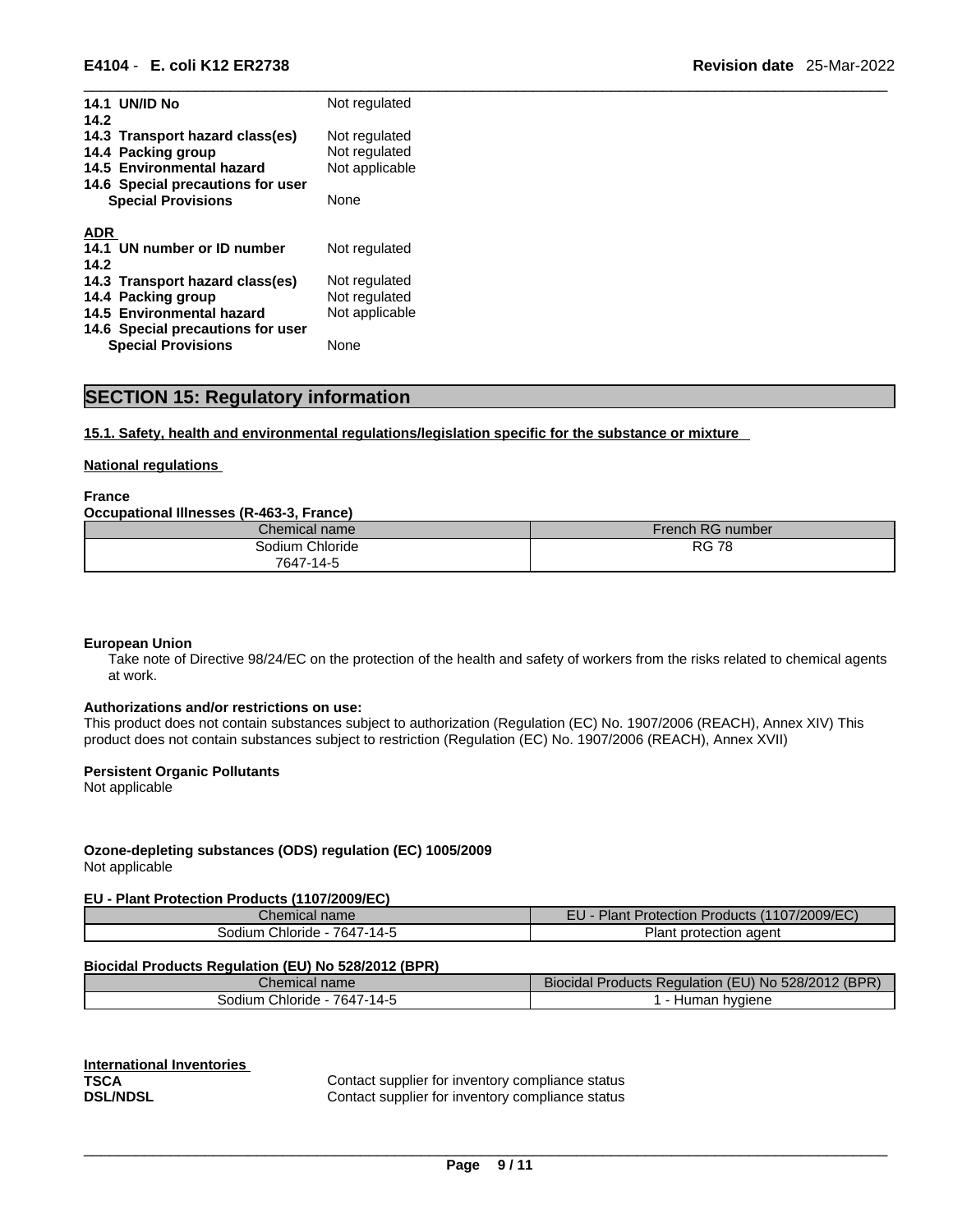| E4104 - | <b>E. coli K12 ER2738</b> | <b>Revision date</b> | 25-Mar-2022 |
|---------|---------------------------|----------------------|-------------|
|         |                           |                      |             |

| <b>EINECS/ELINCS</b> | Contact supplier for inventory compliance status |
|----------------------|--------------------------------------------------|
| <b>ENCS</b>          | Contact supplier for inventory compliance status |
| <b>IECSC</b>         | Contact supplier for inventory compliance status |
| <b>KECL</b>          | Contact supplier for inventory compliance status |
| <b>PICCS</b>         | Contact supplier for inventory compliance status |
| <b>AIIC</b>          | Contact supplier for inventory compliance status |
| <b>NZIoC</b>         | Contact supplier for inventory compliance status |

### **Legend:**

 **TSCA** - United States Toxic Substances Control Act Section 8(b) Inventory

 **DSL/NDSL** - Canadian Domestic Substances List/Non-Domestic Substances List

- **EINECS/ELINCS**  European Inventory of Existing Chemical Substances/European List of Notified Chemical Substances
- **ENCS**  Japan Existing and New Chemical Substances
- **IECSC**  China Inventory of Existing Chemical Substances
- **KECL**  Korean Existing and Evaluated Chemical Substances
- **PICCS**  Philippines Inventory of Chemicals and Chemical Substances
- **AICS**  Australian Inventory of Chemical Substances
- **NZIoC**  New Zealand Inventory of Chemicals

### **15.2. Chemical safety assessment**

**Chemical Safety Report** No information available

### **SECTION 16: Other information**

### **Key or legend to abbreviations and acronyms used in the safety data sheet**

### **Legend**

SVHC: Substances of Very High Concern for Authorization:

### **Legend Section 8: EXPOSURE CONTROLS/PERSONAL PROTECTION**

| <b>TWA</b> | TWA (time-weighted average) | STEL | STEL (Short Term Exposure Limit) |
|------------|-----------------------------|------|----------------------------------|
| Ceiling    | Maximum limit value         |      | Skin designation                 |
| ┷          | Sensitizers                 |      |                                  |

**Key literature references and sources for data used to compile the SDS** Agency for Toxic Substances and Disease Registry (ATSDR) U.S. Environmental Protection Agency ChemView Database European Food Safety Authority (EFSA) European Chemicals Agency (ECHA) Committee for Risk Assessment (ECHA\_RAC) European Chemicals Agency (ECHA) (ECHA\_API) EPA (Environmental Protection Agency) Acute Exposure Guideline Level(s) (AEGL(s)) U.S. Environmental Protection Agency Federal Insecticide, Fungicide, and Rodenticide Act U.S. Environmental Protection Agency High Production Volume Chemicals Food Research Journal Hazardous Substance Database International Uniform Chemical Information Database (IUCLID) National Institute of Technology and Evaluation (NITE) Australia National Industrial Chemicals Notification and Assessment Scheme (NICNAS) NIOSH (National Institute for Occupational Safety and Health) National Library of Medicine's ChemID Plus (NLM CIP) National Library of Medicine's PubMed database (NLM PUBMED) National Toxicology Program (NTP) New Zealand's Chemical Classification and Information Database (CCID) Organization for Economic Co-operation and Development Environment, Health, and Safety Publications Organization for Economic Co-operation and Development High Production Volume Chemicals Program Organization for Economic Co-operation and Development Screening Information Data Set World Health Organization